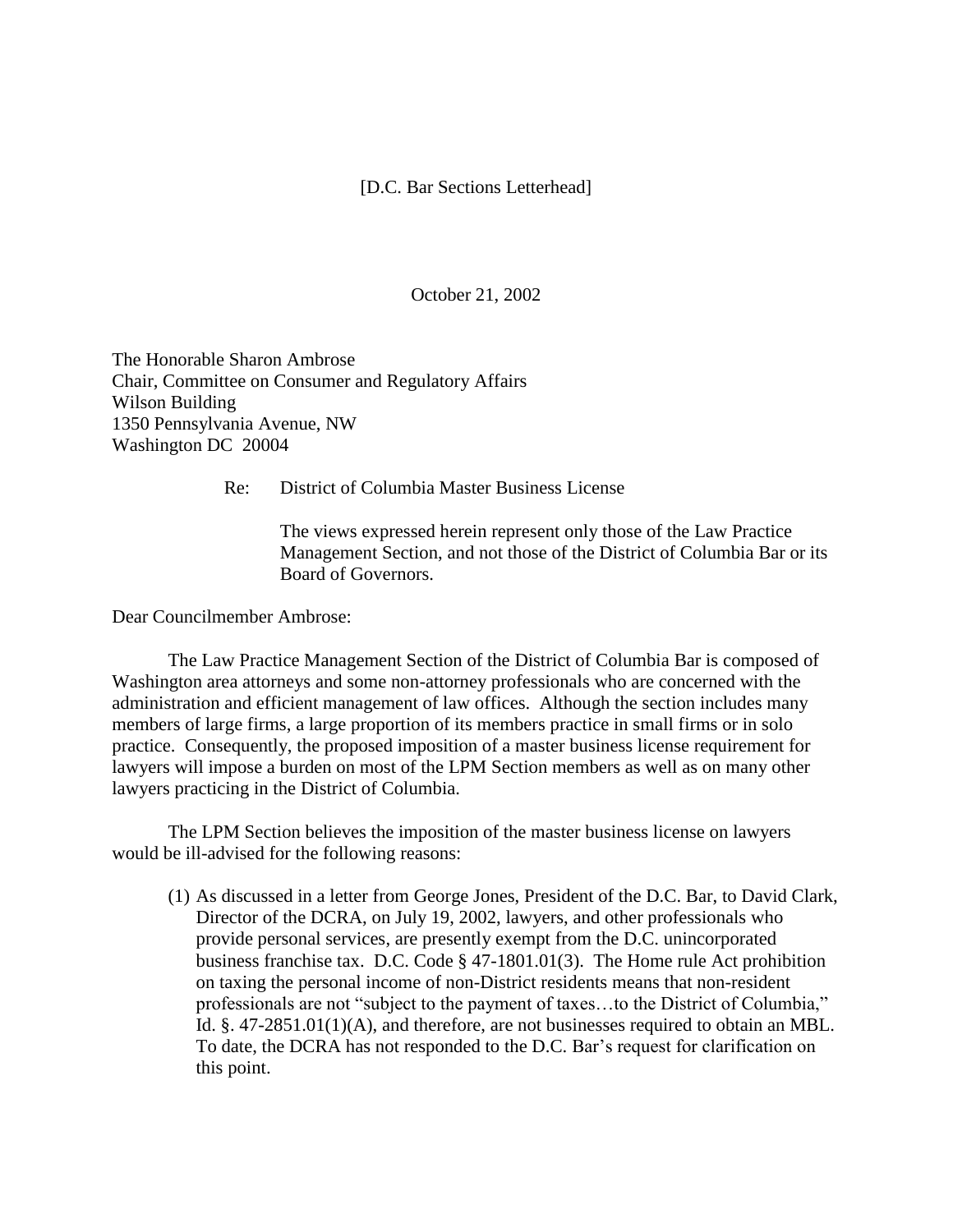The Honorable Sharon Ambrose October 21, 2002 Page 2

- (2) The application of the MBL requirements to lawyers and other professionals who do not have offices in the District is confusing. The requirement for a license applies to any person who "shall engage in or carry on any business in the District of Columbia." D.C. Code § 47-2851.2. The D.C. Bar has 78,381 members as of August, 2002. But only 40,503 of these members work or reside in the D.C. Metropolitan area, and a smaller number, in turn, have offices in the District of Columbia. The statute gives no guidance as to how it will apply to attorneys who practice in D.C. but do not maintain an office in the District or affiliate with a licensed entity in the District.
- (3) The statute is unclear as to whether the MBL requirement attaches to individual lawyers or to firms. The licensing requirement applies to "any individual, sole proprietorship, partnership…or other organization." Many law firms consist of professional corporations or partnerships whose members may be a mix of individuals, professional corporations, and limited liability companies. In this situation it is unclear whether each practicing lawyer must obtain an MBL or whether the firm alone must obtain an MBL.
- (4) The administrative pre-requisites for the MBL are similarly confusing as they apply to lawyers and other professionals who are not subject to the business franchise tax. The instructions for the MBL application note that first time applicants "will be required to show that the business was registered for D.C. Business Tax." Presumably this means that the attorney must have a valid tax registration for franchise taxes or withholding taxes. But many lawyers are not required to have such a registration because they have not been subject to D.C. taxes. Until the statute is clarified, the application of this requirement will be bewildering to the DCRA as well as to attorneys.
- (5) Finally, there is no administrative or regulatory need to apply the MBL to attorneys. Any attorney practicing in the District of Columbia is required to be a member of the D.C. Bar and to comply with strict rules of professional responsibility which are enforced by the D.C. Bar and the D.C. Court of Appeals. To the extent that any further regulation may be appropriate, it can surely be applied in a more specific and less burdensome manner.

For these reasons, the D.C. Bar Law Practice Management Section submits that the statute authorizing a master business license in the District of Columbia should be amended to make clear that it does not apply to attorneys and other professionals similarly situated. Alternatively, it should be amended to address the problems outlined above so that attorneys will know what is required of them. At the very least, the Council should defer imposition of the MBL to allow additional time to study the application of the licensing requirements to attorneys and other professional businesses. The statute, as it stands now, is extremely confusing.